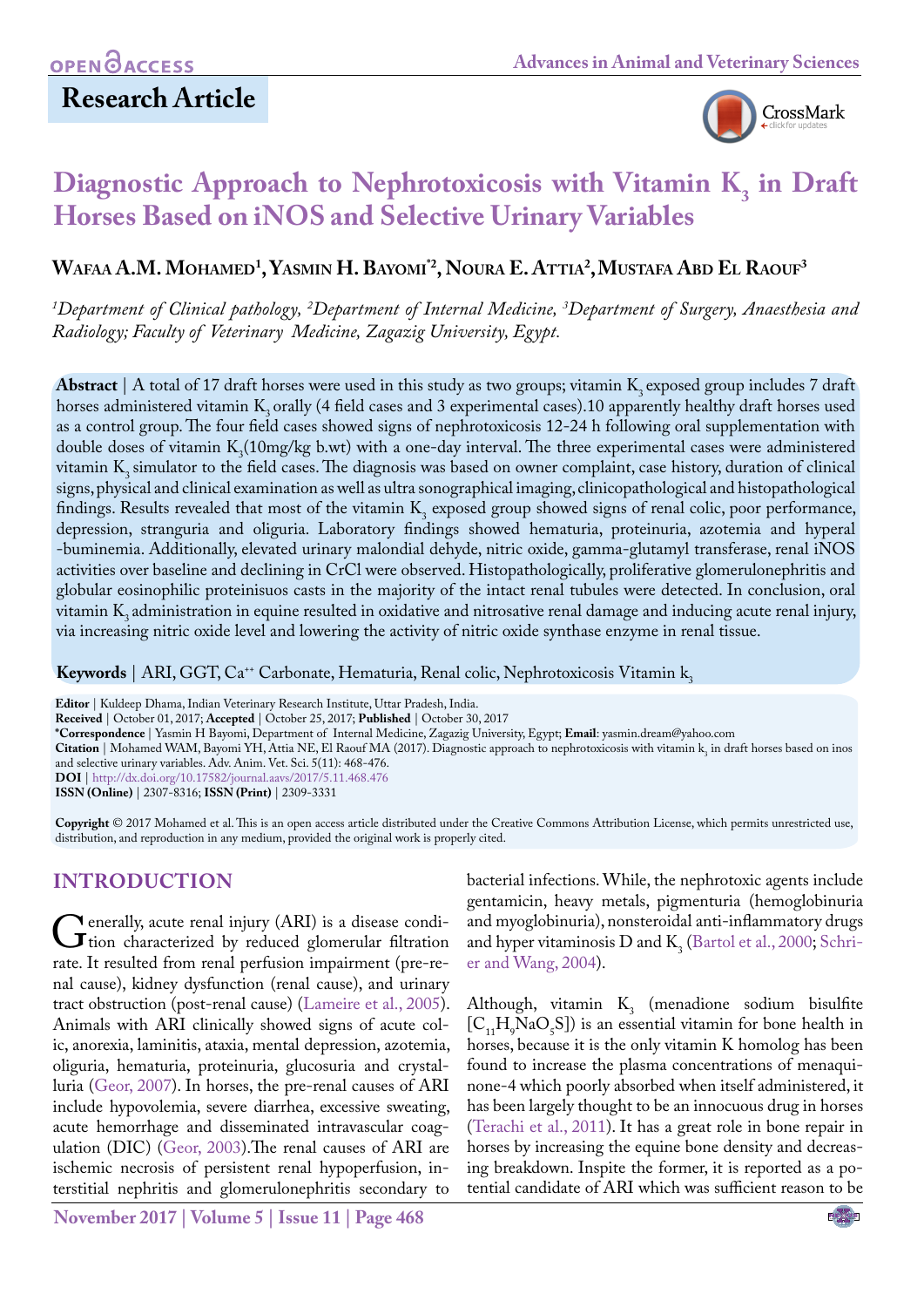#### **Advances in Animal and Veterinary Sciences**

withdrawn from the US pharmaceutical markets (Rebhun et al., 1984). Its nephrotoxic impact was evident on the affected horse within 6 to 48 hr from its intravenous or intramuscular injection with a concentration of 2.2 to 11 mg/kg b.wt (Rebhun et al., 1984; [Maxie et al., 1992](#page-7-1)). The associated signs include anorexia, depression, colic, hematuria, azotemia, stranguria, proteinuria, electrolytes imbalance, and isosthenuria as a result of acute tubular necrosis, interstitial fibrosis or chronic renal failure (Geor, 2007).

Ordinary laboratory diagnosis of renal function is warranted and mostly applied in horses. The new strategies for evaluation of vitamin  $K_3$ -nephrotoxicosis pathophysiology in horses are still limited or nearly absent. In an attempt to follow the cause of vitamin  $K_3$ -nephrotoxicosis in horses, biochemical analysis of inducible nitric oxide synthase (iNOS) enzyme of the affected horses was carried out as it is an essential enzyme responsible for synthesis of nitric oxide (NO) molecule which important in renal functions regulation ([Mazroa et al., 2009\)](#page-7-2). It produced by various endotoxins, cytokines, macrophages and vascular smooth muscle (Hibbs et al., 1988).Thus, the present work was established to follow the mechanism by which vitamin  $K<sub>3</sub>$  induce nephrotoxicosis in horses using ordinary and semi-advanced technologies starting from clinical examination, hemogram, leukogram, serum and urinary variables till ultrasonography and histopathology.

#### **Material and methodS**

#### **Tested Compounds and Reagents**

Menadione sodium bisulfate,other chemicals and reagents were obtained from Sigma, St. Louis, MO plus El-Gomhouria Co., Egypt (GOMAC) for medical appliances and chemicals trading.



**Figure 1:** Chemical structure of menadione (Castro et al., 2008)

#### **Study Description**

The problem began when a veterinarian prescribed oral vi- $\frac{1}{2}$  to a horse, which suffered a fracture of the radius,

**November 2017 | Volume 5 | Issue 11 | Page 469**

with an injury that bleeding constantly. The lesion occurred accidentally by kicking from another stallion. The veterinarian point of view was to increase bone density, stop bleeding, improve healing and that oral administration might be not harmful as the injection. When the owner knows the benefits of vitamin  $K_3$ , he decided to administer it for all his own horses (4 cases). After 12-24 h from oral administration of menadione sodium bisulfite (10mg/kg b.wt) for two consecutive days, the owner complaints were a colicky pain, signs of discomfort, anorexia, poor performance, rough coat, red urine and oliguria.

#### **Animal Grouping**

A total of 17 draft horses were used in the present study; 10 apparently healthy animals (4 males and 6 females)aged 4-15 years old belonged to private farms were used as a control group. The next group includes 7 draft horses (3 males and 4 females), of which four horses aged 4-6 years old from one locality (the field cases mentioned above) were admitted to the Veterinary Teaching Hospital, Faculty of Veterinary Medicine, Zagazig University, Egypt. The other three draft horses aged 13 and 15 years old (experimental cases). Experimental cases were administered menadione sodium bisulfite simulator to the field cases. the four field cases and the three experimental cases were actually exposed to oral administration of vitamin  $k_3$ , (vitamin  $K_3$ -exposed group).

#### **Ethical Approval**

Animal approaching, dosing, and sampling were applied and approved ethically using guidelines for the ethical use of Animals in Teaching Research Committee of Zagazig University.

#### **Clinical Examination**

Thorough clinical examination was performed; the history of the clinical cases was taken regarding age, location, feeding, previous illness, medications and the observed signs. Preliminary general examination to all cases was done, and vital signs were monitored, rectal examination to the left kidney was also performed according to [Kelly \(1984\)](#page-7-3).

#### **Abdominal Ultrasonography**

Abdominal ultrasonography (US) in horses was applied by an ultrasound scanner with the convex probe 2.5-3.5 MHZ and transrectal ultrasonography with a linear array probe 6-8 MHZ was performed. Ultrasonographic coupling gel (SGMOSCAN, SGMO Chemical Industry, Egypt) was used. Ultrasonography of kidneys was done from the left and right body walls at the  $14<sup>th</sup>$  -17<sup>th</sup> intercostal space (ICS) for right kidney and the  $17<sup>th</sup>$  ICS- para-lumbar fossa for left kidney using a 3.5 MHZ transducer. Scanning was carried out in both sagittal and transverse plans ([Hoffman](#page-7-4)  [et al., 1995\)](#page-7-4).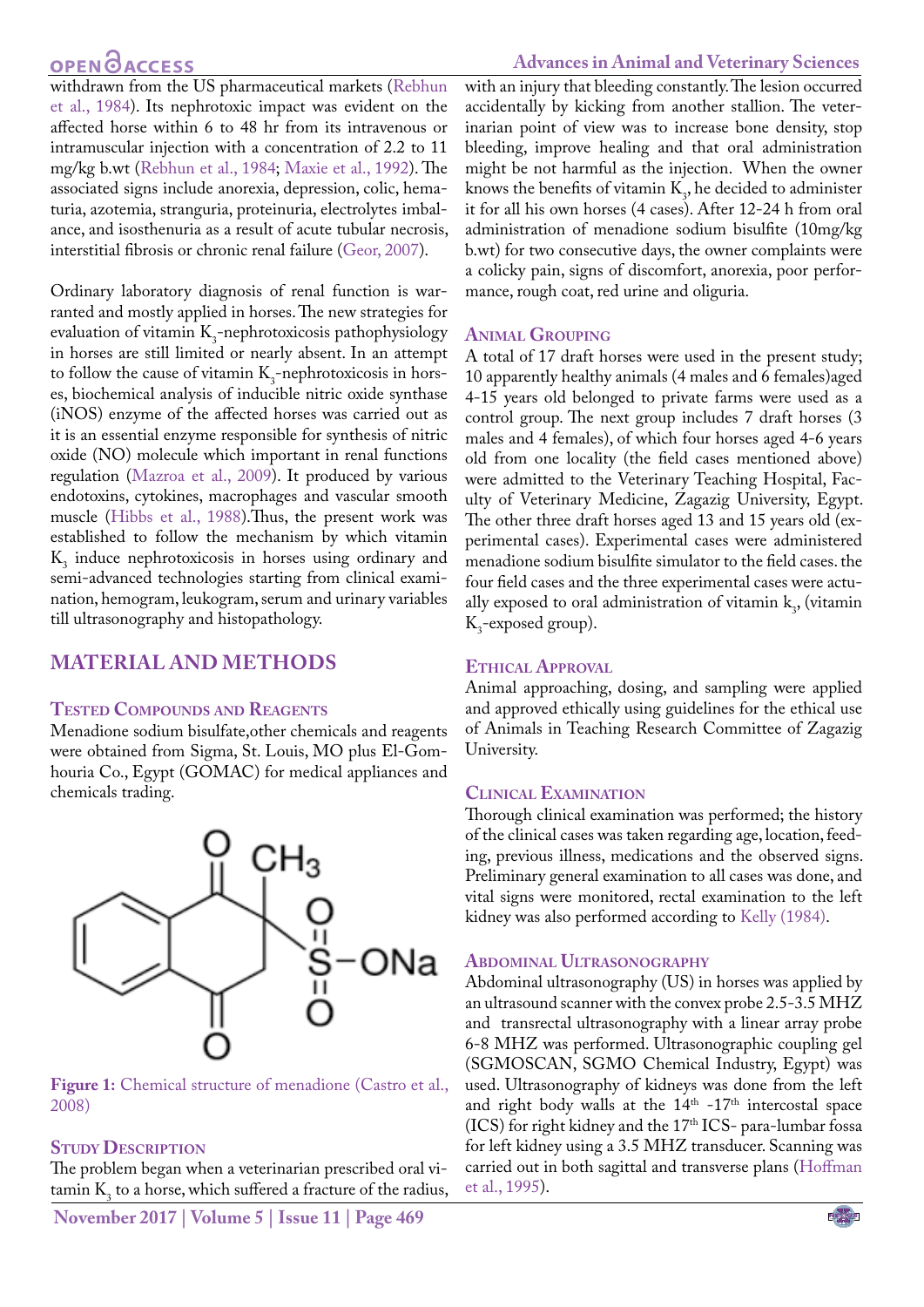## **OPEN**<sub>d</sub>

#### **Urinalysis**

Urine samples were collected from horses of both groups either spontaneously or by a sterile urethral catheter. The collected urine sample from each animal was divided into two portions; the  $1<sup>st</sup>$  portion was used for complete urinalysis (physical, chemical and microscopical) meanwhile, the 2nd portion was centrifuged using K243R refrigerated centrifuge, UK (3000 rpm, 10 min, and 4°C), then sediment was discarded and clear supernatant was collected and frozen at-20°C for clinico-biochemical analysis such as urinary protein using ProteoSpin™ urine protein concentration micro kit with CAT. NO. 17400 ([Martin 2011\)](#page-7-5). Urinary glucose was measured using enzymatic colorimetric (GOD-POD) BioMed-Glucose L.S kits with REF. NO.GLU109480according to the method of Trinder (1969). Urinary creatinine (Cr) was determined using BioMed- Creatinine kits with REF. NO.CRE 106100 according to the method of [Henry et al. \(1974\).](#page-7-6) Urinary gamma-glutamyl transferase (GGT) was detected by Kinetic kits of EGY- CHEM for lab technology, Egypt with REF. NO.GGT 124100 according to the method of [Szasz](#page-8-1) [et al. \(1994\).](#page-8-1) While the colorimetric kits with CAT. NO. MDA 25 29of Bio diagnostic Co, Egypt was used to determine the content of urinary malondialdehyde (MDA) according to the method of Satoh (1978). Urinary nitric oxide (NO) was determined by the method of [Montgom](#page-7-7)[ery and Dymock \(1961\)](#page-7-7) using the colorimetric kits of Biodiagnostic Co, Egypt.

#### **Clinicopathological Tests**

Two blood samples were collected from a jugular vein of all examined horses, the first sample (5 ml) placed on ED-TA-tube for hematological analysis (hemogram and leukogram) using full version automatic cell counter (Sysmex KX-21N, Japan). According to the method of Grindem (2011). The second blood sample (5 ml) was collected on clean, dry, and sterile centrifuge tube to separate serum for determination of serum Cr [\(Henry et al., 1974\)](#page-7-6), urea ([Vassault et al., 1986\)](#page-8-2), uric acid ([Fossati et al., 1980\)](#page-7-8) and albumin [\(Doumas and Biggs, 1976\)](#page-7-9). Moreover, serum sodium (Na+ ) was measured colorimetrically using an endpoint BioMed-Sodiumk its with REF. NO. SOD100100 according to the method of [Maruna \(1958\)](#page-7-10), serum magnesium (Mg<sup>++</sup>) by colorimetric, endpoint BioMed-Magnesium (Single Reagent) kits with REF. NO. MG122050 ([Bohuon, 1957](#page-7-11)). Furthermore, creatinine clearance was calculated by dividing the volume<sub>urine</sub>  $\times$  creatinine<sub>urine</sub> on creatinine $\epsilon_{\text{serum}}$  ×1,440 ([Rumpler et al., 2013](#page-7-12)). Serum iNOS activity was measured using the technique previously applied by [Bredt et al. \(1991\)](#page-7-13).

### **Postmortem Finding and Histological Examination**

Postmortem findings were recorded, and small kidney

fragments were fixed in 10% neutral buffered formalin. Thereafter, routine paraffin wax blocks were prepared for each specimen, and then 5µm thick tissue sections were obtained in order to stain with hematoxylin and eosin (HE) for light microscopical examination (Suvarna et al., 2013).

#### **STATISTICAL ANALYSIS**

Data were statistically analyzed by a statistical software program (SPSS, version 16) using independent t-test. Mean ±SE for each parameter were estimated. Results were considered statistically significant at  $P < 0.05$  [\(Dun](#page-7-14)[can, 1995\)](#page-7-14).

### **Results**

#### **Clinical Signs**

Results of clinical examination were summarized in [Ta](#page-3-0)[ble 1](#page-3-0). In both field and experimental cases within 4-24 hs of the  $2<sup>nd</sup>$  dose of vitamin  $K_3$ , horses develop non-specific signs of dullness, became anorexic, depressed, weak with poor performance. After that, a characteristic renal colic was observed in which the horse stand arched back and sometimes look at their flank, horses lie down and get up frequently, paddling by their legs on the ground and stranguria may be followed. Vital signs monitoring in all cases revealed a significant increase in heart, respiratory rates, and rectal temperature in the vitamin  $K_3$ -exposed group in comparison with control ones. Rectal palpation revealed enlargement in left kidney with pain on palpation. Right kidney could not be reached in any one.

#### **Renal Ultrasound Report**

Ultrasonically, Kidneys of control horses were normal in size and showing normal medullary and cortical echogenic pattern. The left kidney has a more elongated shape (beanshaped form). While, the right kidney has a curvilinear triangle shape (heart shape). In vitamin  $K_3$ -exposed group, enlargement of the kidneys was the common findings with loss of differentiation between cortex and medulla in 40% of cases ([Figure 2A\)](#page-3-1).While increase the echogenicity of the renal cortex was imaged in 60% of diseased cases, making the corticomedullary junction more prominent ([Figure](#page-3-1)  [2B](#page-3-1)).

#### **Urinalysis Results**

As shown i[n \(Table 2\),](#page-3-2) urine samples from vitamin  $K_3$ -exposed group physically were dark red with persistent red foam formation ([Figure 3A](#page-3-3)). While chemically showed severe proteinuria (+++), hematuria (+++) with mild glucosuria (+) and pyria (+) compared with the control group which showed normal turbid urine. Furthermore, microscopical examination of urine in vitamin  $K_3$ -exposed group revealed extensive crystalluria, it characterized by the pre-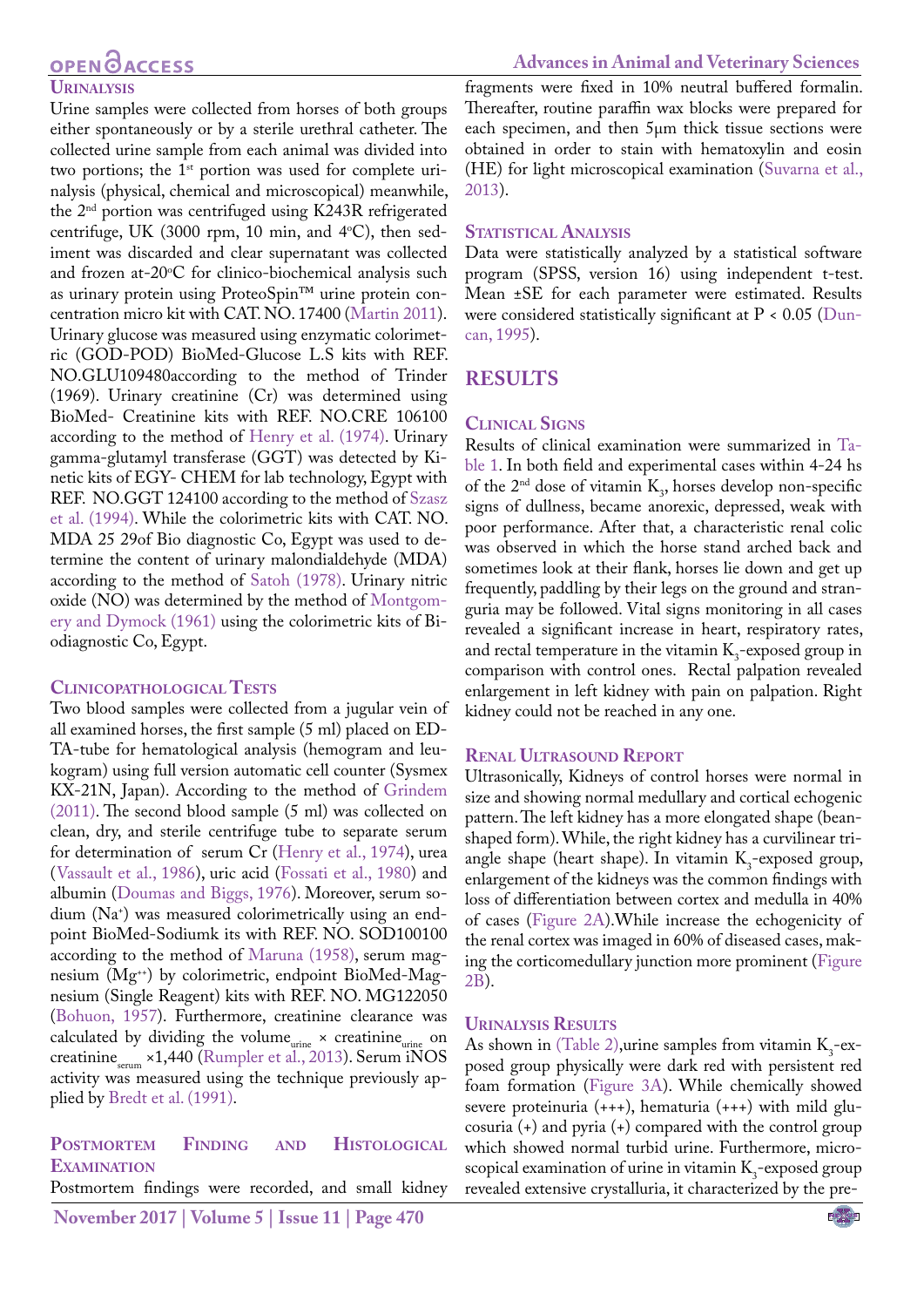**Advances in Animal and Veterinary Sciences**

<span id="page-3-0"></span>**Table 1:** Clinical findings in healthy and vitamin  $K_3$  -exposed group

| Variable               |            |              | Control group $(n=10)$ | Vitamin K <sub>3</sub> -exposed group (n=7)             |
|------------------------|------------|--------------|------------------------|---------------------------------------------------------|
| Appearance             |            |              | Alert                  | Dull and depressed (7 of 7)                             |
| Lethargy               |            |              | Absent                 | Little lethargic (2 of 7) to great lethargic (5 of 7)   |
| Performance            |            |              | Good                   | Poor $(7 \text{ of } 7)$                                |
| Appetite               |            |              | Good                   | Inappetence (3 of 7), Anorexia (4 of 7)                 |
| Body weight loss       |            |              | Absent                 | Present $(5 \text{ of } 7)$                             |
| Mucous membrane color  |            |              | Rosy red               | Pale $(5 \text{ of } 7)$ & Rosy red $(2 \text{ of } 7)$ |
| Vital signs            | Pulse rate |              | $29.2 \pm 1.65$        | 34.40±1.88**                                            |
|                        | Resp. rate |              | $12.2 \pm 0.66$        | $20.8 \pm 1.01$ **                                      |
|                        | Body temp. |              | 37.56±0.05             | 38.8±0.61**                                             |
| Loss of luster of hair |            |              | Absent                 | Present (4 of 7)                                        |
| Colic                  |            |              | Absent                 | Mild colic (3 of 7), Moderate colic (4 of 7).           |
| Urination              | Stranguria |              | Absent                 | Present $(5 \text{ of } 7)$                             |
|                        | Urine      | Volume/24hrs | Normal                 | Oliguria $(6 \text{ of } 7)$                            |
|                        |            | Color        | Straw yellow           | red                                                     |
| Defecation             |            |              | Normal                 | Normal (6 of 7), soft (1 of 7)                          |
| L. kidney rectally     |            |              | Normal size            | Increased size with pain (7 of 7)                       |
|                        |            |              |                        |                                                         |

#### <span id="page-3-2"></span>**Table 2:** Physical and chemical urinalysis of vitamin  $K_3$ exposed group compared to control group

|                                            | Control group      | Vitamin K <sub>3</sub> -exposed<br>group          |  |  |  |  |
|--------------------------------------------|--------------------|---------------------------------------------------|--|--|--|--|
| Physical urinalysis:                       |                    |                                                   |  |  |  |  |
| Volume $(ml/kg \ 8-10(n=10)$<br>b. wt/day) |                    | $3-5(n = 7)$                                      |  |  |  |  |
| Color                                      | Ochre $(n=10)$     | Ochre $(n = 0)$ , Red $(n=7)$                     |  |  |  |  |
| Odor                                       | Aromatic $(n=10)$  | Aromatic $(n=7)$                                  |  |  |  |  |
| Aspect                                     | Turbid $(n=10)$    | Turbid and dark red (n=7)                         |  |  |  |  |
| Foam                                       | Abscent $(n = 10)$ | Abscent $(n = 0)$ , Red<br>persistent ( $n = 7$ ) |  |  |  |  |
| <b>Chemical urinalysis:</b>                |                    |                                                   |  |  |  |  |
| pH                                         | $7.6 - 9.0$        | $7.6 - 9.0$                                       |  |  |  |  |
| Specific gravity 1.020-1.040               |                    | 1.030-1.045                                       |  |  |  |  |
| Glucose                                    | $-ve$              | $+ (50 \text{ mg/dl})$                            |  |  |  |  |
| Protein                                    | $-ve$              | $++ (500 mg/dl)$                                  |  |  |  |  |
| Leukocytes                                 | $-ve$              | $+$ (25 Leuko/µl)                                 |  |  |  |  |
| <b>Blood</b>                               | $-ve$              | $++(250 Ery/µl)$                                  |  |  |  |  |
|                                            |                    |                                                   |  |  |  |  |

sence of much slightly brown calcium carbonate crystals with different shapes (hexagonal, spherical and dumble) [\(Figure 3B\)](#page-3-3). A huge number of red blood cells (≤ 100 cells /HPF) were also detected [\(Figure 3C\)](#page-3-3).

#### **Hematological Findings**

The vitamin  $K_3$ -exposed group showed non-significant changes in red blood cells (RBCs), lymphocytes, monocytes, Hb concentration, packed cell volume (PCV), mean corpuscular volume (MCV) and mean corpuscular hemog lobin concentration (MCHC). On the other hand, the sam

**November 2017 | Volume 5 | Issue 11 | Page 471**



<span id="page-3-1"></span>Figure 2: Ultrasound images of the kidney of vitamin  $K_3$ -exposed horses showing (A); enlargement of the right kidney with loss of differentiation between cortex and medulla whereas, the left kidney showing increasein the echogenicity of the renal cortex making the corticomedullary junction more prominent (B)



Figure 3: Representative photo showing (A); dark red urine contained (B); non- organized dumble (d), sphericalradiated(s) and hexagonal(h) shaped calcium carbonate crystals with (C); organized erythrocytes in the urine of vitamin  $K_3$ -exposed horses

<span id="page-3-3"></span>-e group recorded a significant (P<0.05) elevation in the counts of white blood cells (162.16%), neutrophils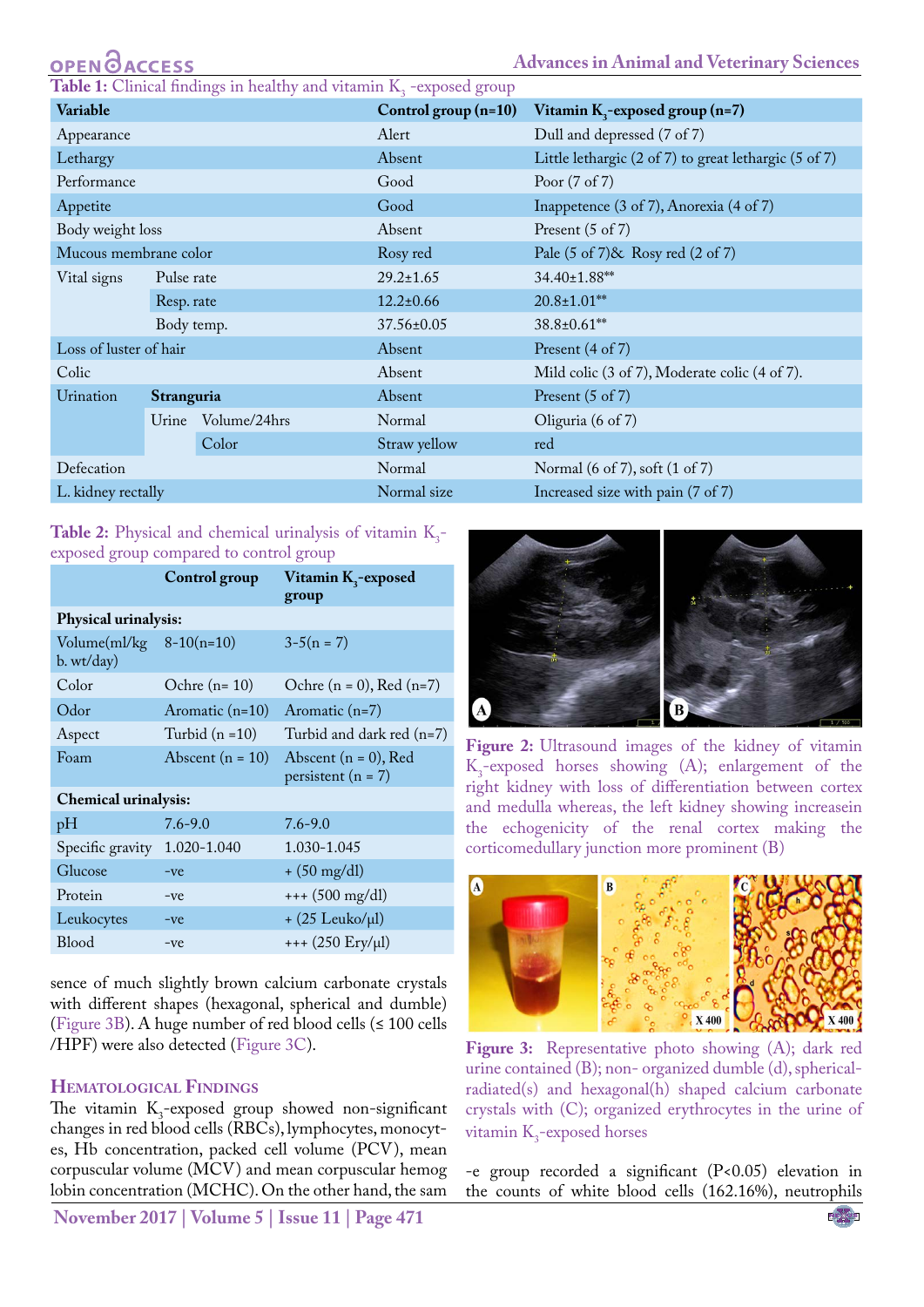## **OPENOACCESS**

(88.49%) and eosinophils (105.71%) compared to control ([Table 3](#page-4-0)).

<span id="page-4-0"></span>**Table 3:** Erythrogram and leukogram of vitamin  $K_3$ exposed group compared to control group (Mean values  $\pm$ SD)

|                                              | Control group              | Vitamin K <sub>3</sub> -exposed |  |  |
|----------------------------------------------|----------------------------|---------------------------------|--|--|
|                                              |                            | group                           |  |  |
| Erythrogram:                                 |                            |                                 |  |  |
| $RBCs(x106/\mu l)$                           | $9.44^a \pm 0.19$          | $9.90^a \pm 0.17$               |  |  |
| Hb(g/dl)                                     | $14.60^{\circ}$ ±0.16      | $14.80^{\circ}$ ±0.14           |  |  |
| $PCV$ (%)                                    | $47.60^{\circ}$ ±0.92      | $49.00^{\circ}$ ±1.89           |  |  |
| MCV(f)                                       | $50.42^{\circ}$ ±1.00      | 49.49 <sup>a</sup> ±1.26        |  |  |
| $MCHC$ (%)                                   | $30.67^{\circ}$ ±0.28      | $30.20^{\circ}$ ±1.27           |  |  |
| Leukogram $(\times 10^3/\mu l)$ :            |                            |                                 |  |  |
| <b>WBCs</b>                                  | $5.80b \pm 0.46$           | $9.40^a \pm 0.62$               |  |  |
| Lymphocytes                                  | $2.24^{\mathrm{a}}\pm0.25$ | $2.64^{\circ}$ ±0.38            |  |  |
| Neutrophils                                  | $3.13b \pm 0.35$           | $5.90^a \pm 0.33$               |  |  |
| Eosinophils                                  | $0.35^b \pm 0.05$          | $0.72^{\circ}$ ±0.06            |  |  |
| Monocytes                                    | $0.13^{\circ}$ ±0.02       | $0.14^a \pm 0.04$               |  |  |
| Baophils<br>TT.<br>$+11$<br>$1 \cdot \sigma$ | $0.00 \pm 0.00$            | $0.00 \pm 0.00$                 |  |  |

Variables with different superscript in the same raw are significantly different at  $P < 0.05$ . Red blood cells (RBCs), hemoglobin (Hb), packed cell volume (PCV), mean corpuscular volume (MCV), mean corpuscular hemoglobin concentration (MCHC)

#### **Urine and Serum Biochemical Changes**

[Table 4,](#page-5-0) showed a significant  $(P<0.05)$  increase in urinary MDA (221.37%), GGT (175.32%), protein (233.50%), glucose (59.30%), and creatinine (231.35%) as well as serum albumin (50.73%), sodium (412.52%), urea (139.81%), uric acid (125.08%) and creatinine (574.39%)in the vitamin  $K_3$ -exposed group. On the contrary, there was a significant (P<0.05) decrease in serum magnesium (-54.21%). Furthermore, [Figure 4,](#page-4-1) showed a significant ( $P < 0.05$ ) decrease in creatinine clearance with significant  $(P < 0.05)$  elevation in serum nitric oxide synthase activity and urinary nitric oxide (Ur.NO) level in vitamin  $K_3$ -exposed group in comparison with control group.

#### **Gross and Histopathological Observations**

In post-mortem examination, kidneys of vitamin  $K_3$ -exposed group were enlarged, congested and less firm on palpation than normal [\(Figure 5A,B\)](#page-4-2). Microscopically, they showed medullary lymphocytic aggregations ([Figure 6A\)](#page-5-1), cortical lymphocytic aggregations with marked necrosis of the surrounding renal tubules ([Figure 6B\)](#page-5-1), globular eosinophilic proteinisuos casts in the majority of the intact renal tubules ([Figure 6C](#page-5-1)). Proliferative glomerulonephritis with the presence of protein casts inside the renal tubules was also detected ([Figure 6D](#page-5-1)). Tubular casts of polymorph nuclear cells and cystic dilation of the surrounding tubules

**November 2017 | Volume 5 | Issue 11 | Page 472**

were detected ([Figure 6E\)](#page-5-1). Periglomerular fibrosis with marked proliferation of the mesangial cells and globular protein casts in the renal tubules were also observed ([Fig](#page-5-1)[ure 6D\)](#page-5-1).



<span id="page-4-1"></span>Figure 4: Char bars showing changes in creatinine clearance (A), serum nitric oxide synthase activity (B) and urinary nitric oxide (Ur.NO) (C) in vitamin  $K_3$ -exposed horses comparing with the control horses



<span id="page-4-2"></span>**Figure 5:** Representative photo showing enlargement of the kidney (A) with cortical and medullary congestion (B) of horses exposed orally to vitamin  $K_3$ .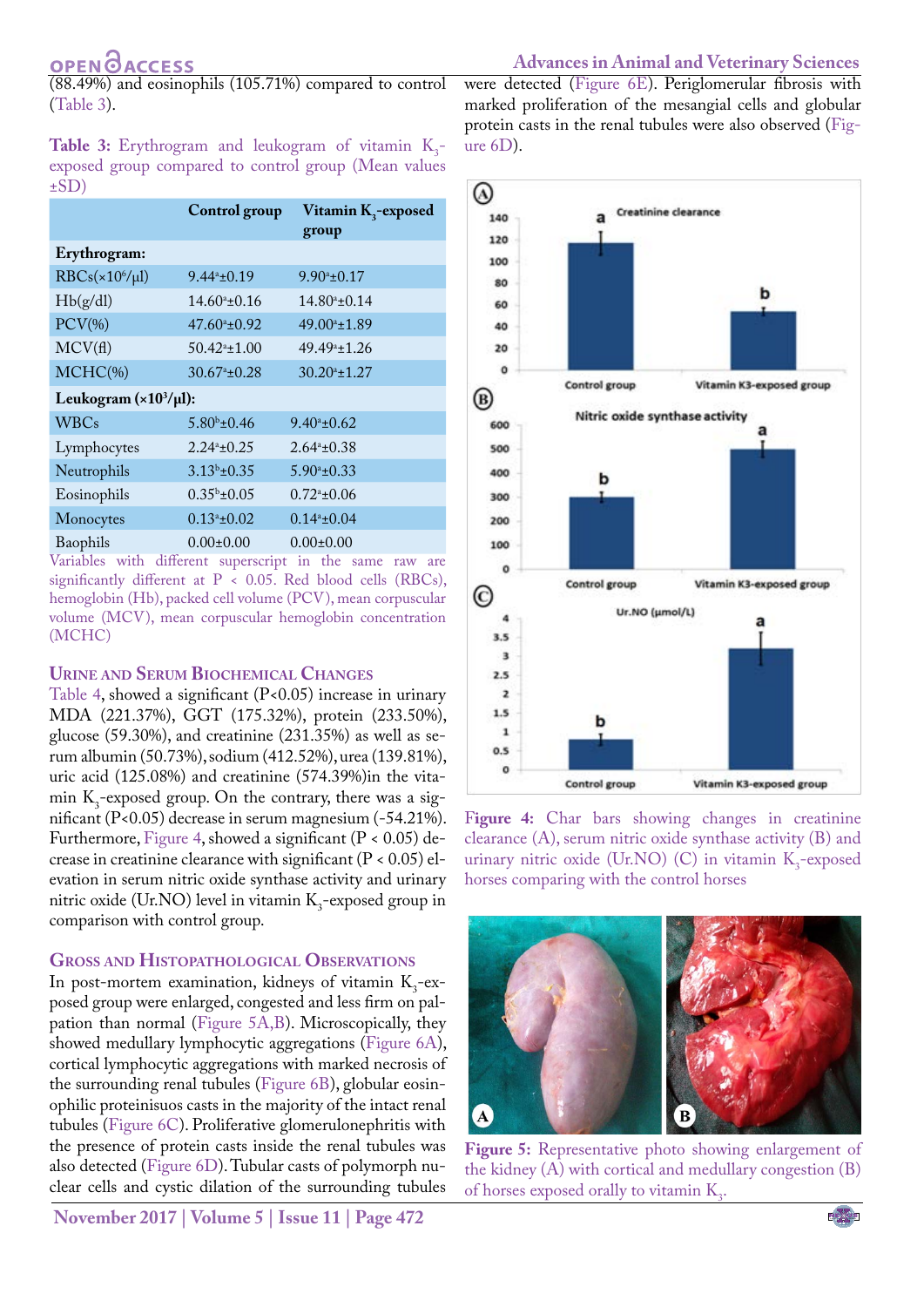<span id="page-5-0"></span>**Table 4:** Selective serum and urinary constituents of vitamin  $K_3$ -exposed group compared to control group ( Mean values ±SD)

|                    | Control<br>group               | Vitamin K <sub>3</sub> -exposed<br>group |
|--------------------|--------------------------------|------------------------------------------|
| Urinary:           |                                |                                          |
| $MDA(\mu mol/L)$   | $2.62^b \pm 0.14$              | $8.42^{\circ}$ ±0.35                     |
| $\gamma GT(U/L)$   | $15.40^{b} \pm 0.14$           | $42.40^{\mathrm{a}}$ ±1.02               |
| Protein(mg/dl)     | $154.20^{\circ}$ ±1.35         | $514.26$ <sup>a</sup> $±7.62$            |
| Glucose (mg/dl)    | $34.40b \pm 1.63$              | $54.40*1.36$                             |
| Creatinine (mg/dl) | $15.50b \pm 0.17$              | $51.36$ <sup>a</sup> $\pm$ 1.17          |
| Serum:             |                                |                                          |
| Albumin $(g/dl)$   | $5.46^b \pm 0.17$              | $8.23^{\circ}$ ±0.29                     |
| $Na^{(mEq/l)}$     | $9.26$ <sup>a</sup> $\pm$ 0.20 | $4.46b + 0.35$                           |
| $Mg^{+}(mg/dl)$    | $1.90*+0.03$                   | $5.87b \pm 0.02$                         |
| Urea(mg/dl)        | $22.10b \pm 0.71$              | $53.00*1.14$                             |
| Uric acid(mg/dl)   | $5.98\pm0.13$                  | $13.46*+0.45$                            |
| Creatinine (mg/dl) | $0.82b \pm 0.01$               | $5.53*10.52$                             |

Variables with different superscript in the same raw are significantly different at P≤ 0.05



<span id="page-5-1"></span>**Figure 6:** Photomicrographs of HE-stained kidney section of vitamin  $K_3$ -exposed group showing  $(A)$ ; medullary lymphocytic aggregations (arrowheads),(B); cortical lymphocytic aggregations (arrowheads) with marked tubular necrosis and (C); globular eosinophilic proteinisuos casts (arrowheads) Also, the experimental cases showing (D); proliferative glomerulonephritis (arrowheads) with protein casts inside the renal tubules, (E); tubular casts of polymorph nuclear cells (arrowheads) and tubular cystic dilation besides (F); periglomerular fibrosis with mesangial cells proliferation (Arrowheads) and globular protein casts (arrow).

## **Discussion**

Nowadays, acute renal injury (ARI) in human and animals may be suggested to be associated with an inflammatory

#### **Advances in Animal and Veterinary Sciences**

response which resulted in cellular oxidative and nitrosative damage ([El-Ashker et al., 2014](#page-7-15)). In equine, vitamin  $K_3$  nephrotoxicosis is an important cause for renal failure ([Maxie et al., 1992](#page-7-1)). Menadione is a synthetic vitamin  $K<sub>3</sub>$ and found to be nephrotoxic in equine at a dosage of 1-2.5 g [\(Green and Green, 1986\)](#page-7-16).The pathogenesis of vitamin  $K_3$ -induced nephrosis is not fully understood, but it may be attributed to direct acute tubular damage and/or indirect hemoglobinuric nephrosis (Rebhun et al., 1984).The prognosis is usually poor because of interstitial renal fibrosis caused by vitamin  $K_3$  toxicity in horses ([Maxie et al., 1992](#page-7-1)). Advanced search about the possible mechanism for toxicity was necessary and required. Thus, the present study was established in a trail to find the nephrotoxic pathogenesis of menadione with a dose of 10mg/kg b.wt in horses.

It is suggested that horses orally administered vitamin  $K<sub>3</sub>$ showed signs of dullness, depression, weakness, lethargy, and anorexia which may go unnoticed. Similar clinical findings were reported by Rebhun et al. (1984), following intravenous or intramuscular injection of the manufacture recommended dose of vitamin  $K_3$  (2.2 to11mg/ kg BW). [Maxie et al. \(1992\)](#page-7-1) recorded that menadione induced depression, colic, muscle stiffness, and azotemia when adult horses were injected intravenously menadione sodium bisulfite at 200 mg/animal in order to control exercise-induced pulmonary hemorrhage. These signs could be attributed to the accumulation of wastes in the body and marked azotemia, as the severity of clinical findings were varied between the diseased horses according to the degree of azotemia. Vital signs alterations, false colic and the detected abnormality in the kidney rectally could be attributed to acute nephropathy caused by vitamin  $K<sub>3</sub>$  administration.

Acute nephropathy in horses probably results from oxidative and nitrosative renal damage induced by menadione by accelerating the reactive oxygen species (ROS)/ reactive nitrogen species (RNS) generation in the kidney. Oxidative stress is characterized by increased ROS and/or RNS which were indicated in both human and animal models with kidney injury ([Ratliff et al., 2016](#page-7-17)). In the kidney, nitric oxide (NO) plays a great role in the regulation of physiological glomerular functions [\(Prabhakar, 2001\)](#page-7-18). Many studies indicated that NO activates and regulate the cellular ATP generation, mitochondrial respiration and membrane transport activity in normal kidney tissue (Guilivi et al., 1998). NO is synthesized by the action of three catalyzing enzymes [endothelial (eNOS), neuronal (nNOS), and inducible nitric oxide synthase (iNOS)] which produce the largest amount of NO [\(Sugimoto et al., 1999](#page-8-3)). NO also plays a vital role in the endothelium during oxidative stress caused glomerulonephritis (GN) as it may be involved in pro-inflammatory chemokines, peroxynitrite formation, and signaling pathways besides its direct glomerular effects which promote the albumin permeability in GN([Li](#page-7-19)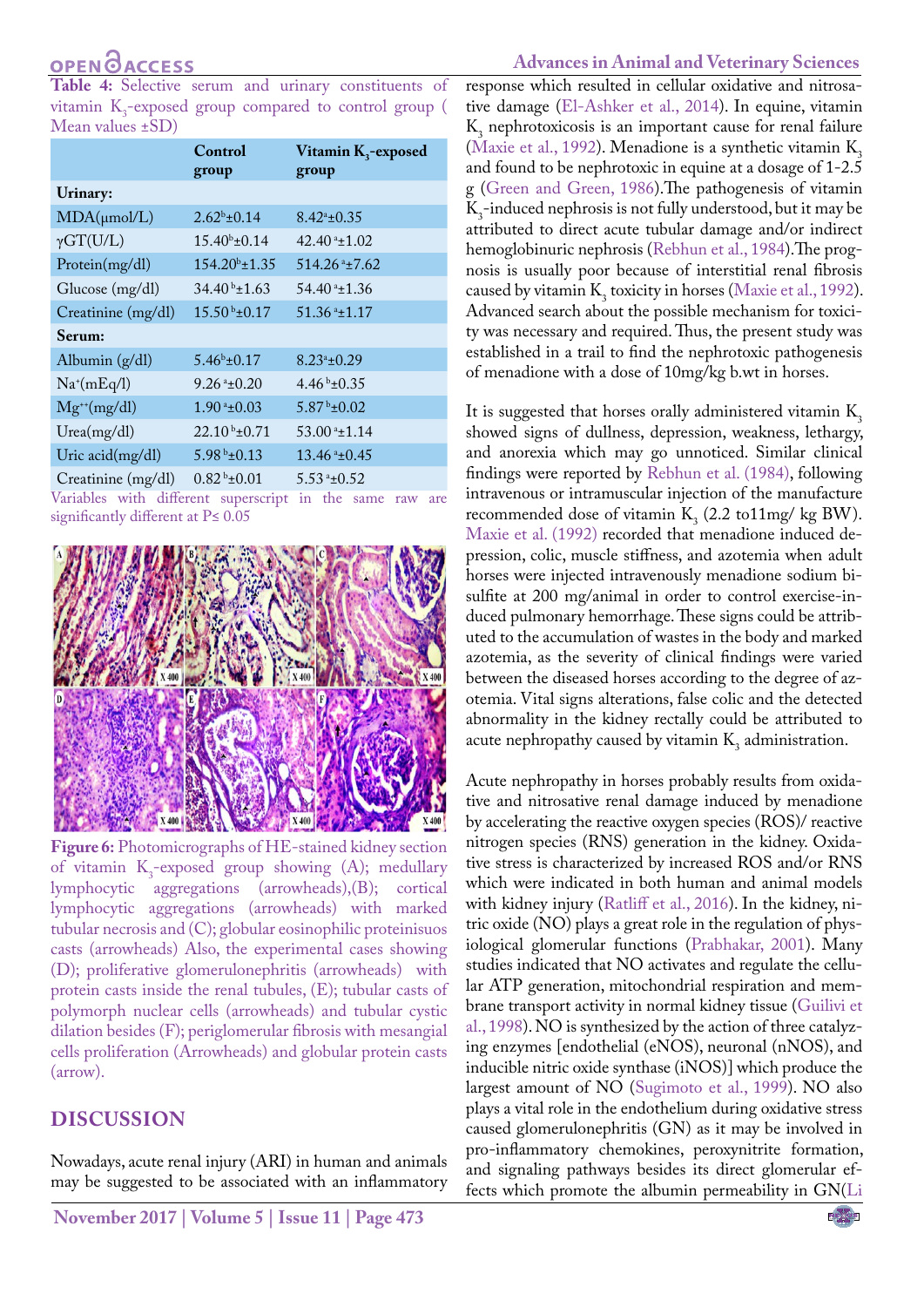#### **Advances in Animal and Veterinary Sciences**

[et al., 2001\)](#page-7-19). [Gomez-Guerrero et al.\(2002\)](#page-7-20) reported that iNOS derived NO may promote inflammatory injury in GN). Consequently, infiltrating leukocytes (including neutrophils and macrophages) invade the glomerulus and perivascular milieu of kidney contributes to the renal tissue prodamage by ROS ([Rosen et al., 2002\)](#page-7-21). These leukocytes release large amounts of pro inflammatory cytokines such as tumor necrosis factor-alpha (TNFα), interleukin-1beta (IL-1β) and, and undergo a respiratory burst, which includes hypochlorous acid, hydroxyl radical-like species, hydrogen peroxide, nitric oxide (*via* inducible nitric oxide synthase [iNOS]), and nitrogen dioxide ([Yang, 2011\)](#page-8-4).

Another probable reason for acute nephropathy of menadione is serum albumin which is the major protein in plasma constituents and aids in the contributing or preventing oxidative stress in the proximal renal tubules. It found to have antioxidant activity at lower concentrations but at higher levels, it induces ROS liberation and promotes bad effects such as glomeruli injury or glomerular filtration barrier by stimulation of the protein kinase C (PKC) activity, followed by activation of (NOX4) NADPH oxidase and generation of superoxide. High levels of albumin also enhance its binding to fatty acids, which effectively impairs SOD activity in PTCs while promoting mitochondrial ROS production (Shalamanova et al., 2007). The increase in ROS in the cytosol of PTCs activates STAT, NFkB, and AP-1 intracellular signaling cascades, leading to expression of pro inflammatory genes and promotion of interstitial fibrosis in the kidney (Terryn and Devuys, 2011).

All the above may explain our findings which revealed that vitamin  $K_3$ -exposed group showed a significant increase in the urinary levels of malondialdehyde (lipid peroxidation marker), nitric oxide and iNOS activity. The observed renal damage caused by menadione resulted in azotemia, proteinuria, hematuria, glucosuria and elevated serum creatinine, gamma-glutamyl transferase enzyme activity which is a glycoprotein observed in cells with secretory function, such as the proximal renal tubular cells. It has pro-oxidant activity by modulation of hydroxyl radicals' production and increasing the membrane lipid peroxidation (Kwiatkowska et al., 2014). There is a great relationship between body electrolyte balance and renal function. Renal failure is often complicated by elevations in magnesium and decreases in sodium (Miller et al., 2009). The obtained biochemical results were confirmed by the observed histopathological alterations and ultrasonographic findings.

Ultrasonography is an important diagnostic imaging technique in the investigation of horse abdominal disease, ultrasonography of the kidney is important to diagnose renal disease in horse especially when unilateral involvement is expected, as the animal may have normal serum biochemistry [\(Alexandra et al., 2011](#page-6-0); [Habershon-Butcher et al.,](#page-7-22)

[2014](#page-7-22)). In the present study, enlarged kidneys with or without increasing the echogenicity of the cortex usually indicate acute renal injury. Overall, changes in echogenicity of the kidney alone are not enough for distinguishing the causes of AKI. As the disease may or may not associated with an increase in the echogenicity of the cortex, other points are helpful in the diagnosis as, enlargement of the kidney and clinical findings, at these points certain disease may be more likely than others.

Regarding the hemogram, vitamin  $K_3$ -exposed group showed non- significant changes in erythrogram with leukocytosis, neutrophilia and eosinophilia compared to the control group. Ischemic, nephrotoxic, and endotoxemia-induced ARI are associated with an increase in infiltrating neutrophils in the kidney [\(Cunningham et al.,](#page-7-23)  [2004](#page-7-23)). There is evidence that neutrophils mediate tubular injury in AKI and play a key role in the development of acute renal failure (Bolisetty and Agarwal, 2009).

### **Conclusion**

The results of the present study indicated that vitamin  $K_3$ in horses induces oxidative and nitrosative renal damage resulting in ARI characterized by azotemia, proteinuria, and hematuria and decreased creatinine clearance. In spite the importance of vitamin  $K_3$  in the horse, vitamin  $K_3$  must not be administered to the horse by any route.

### **AcknowledgementS**

Authors were greatly thankful to Dr/ Haitham Ali, Lecturer of Pathology, Faculty of Veterinary Medicine, Zagazig University for his aid in reading the histopathological alterations.

## **Conflict of interest**

There are no conflicts of interest and no funds.

### **Authors Contribution**

All authors has planned and conducted the study, WAM analyzed the data. WAM and YHB wrote the manuscript with input from NEA. All authors discussed the results and contributed to the final version of the manuscript.

### **Informed consent**

There are no studies with human subjects.

#### **References**

<span id="page-6-0"></span>• Alexandra CED, Mark BI, Gayled H (2011). Reference ranges

**November 2017 | Volume 5 | Issue 11 | Page 474**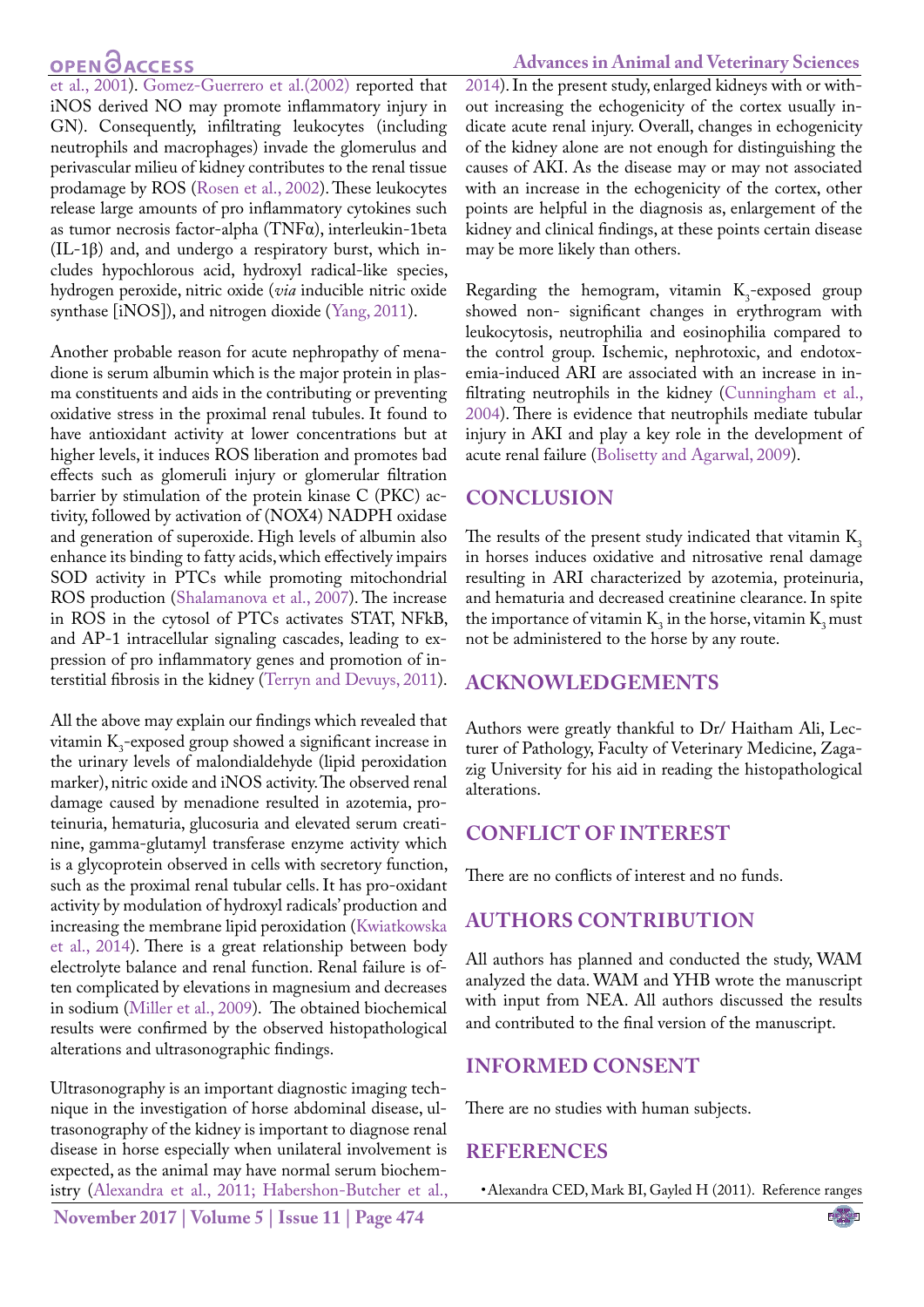## **OPEN**OACCESS

and reliability of trans abdominal ultrasonographic renal dimensions in thoroughbred horses.Vet. Radiol. Ultrasound. 1–6.

- Bartol JM, Divers TJ, Perkins GA (2000). Case presentation: Nephrotoxicant-induced acute renal failure in five horses. Compend. Contin. Educ. Pract. Vet. 22: 870–876.
- <span id="page-7-11"></span>• Bohuon C (1957). Clin. Chim. Acta. 16: 155. [https://doi.](https://doi.org/10.1016/S0003-2670(00)89905-5 ) [org/10.1016/S0003-2670\(00\)89905-5](https://doi.org/10.1016/S0003-2670(00)89905-5 )
- Bolisetty S, Agarwal A (2009). Neutrophils in acute kidney injury: not neutral anymore. Kidney Int. 75(7): 674–676. [https://doi.org/10.1038/ki.2008.689](https://doi.org/10.1038/ki.2008.689 )
- <span id="page-7-13"></span>• Bredt DS, Glatt CE, Hwang PM, Fotuhi M, Dawson TM, Snyder SH (1991). Nitric oxide synthase protein and mRNA are discretely localized in neuronal populations of the mammalian CNS together with NADPH diaphorase.<br>Neuron. 7: 615–624. https://doi.org/10.1016/08967: 615–624. [https://doi.org/10.1016/0896-](https://doi.org/10.1016/0896-6273(91)90374-9 ) [6273\(91\)90374-9](https://doi.org/10.1016/0896-6273(91)90374-9 )
- • Castro FA, Mariani D, Panek AD, Eleutherio EC, Pereira MD (2008). Fox, Debbie, ed. ["Cytotoxicity mechanism](http://www.plosone.org/article/info:doi/10.1371/journal.pone.0003999) [of two naphthoquinones \(Menadione and Plumbagin\) in](http://www.plosone.org/article/info:doi/10.1371/journal.pone.0003999) [Saccharomyces cerevisiae](http://www.plosone.org/article/info:doi/10.1371/journal.pone.0003999). PLoS ONE 3(12): e3999.
- <span id="page-7-23"></span>• Cunningham PN, Wang Y, Guo R, He G, Quigg RJ (2004). Role of Toll-like receptor 4 in endotoxin-induced acute renal failure. J. Immunol. 172(4): 2629–2635[. https://doi.]( https://doi.org/10.4049/jimmunol.172.4.2629 ) [org/10.4049/jimmunol.172.4.2629]( https://doi.org/10.4049/jimmunol.172.4.2629 )
- <span id="page-7-9"></span>• Doumas BT, Biggs HG (1976). Standard methods of clinical chemistry, Academic Press, N.Y.7(175).
- <span id="page-7-14"></span>• Duncan DB (1995). Multiple ranges and multiple F test Biometrics. 11: 1- 42[. https://doi.org/10.2307/3001478]( https://doi.org/10.2307/3001478 )
- <span id="page-7-15"></span>• El-Ashker M, Engy R, Fatma A, Mohamed S, Mahmoud E, Walaa A (2014). Gentamicin-induced acute kidney injury in equines is associated with marked acute phase response: An experimental study on donkey (*Equusasinus*). J. Vet. Sci. Med. Diagn. 4(2): 1-7.
- <span id="page-7-8"></span>• Fossati P, Prencip L, Berti G (1980). Use of 3,5-dichloro-<br>2-hydroxybenzene sulfonic acid/4-aminophenazone acid/4-aminophenazone chromogenic system in the directenzymic assay of uric acid in serum and urine. Clin. Chem. 26: 227– 231.
- • Geor RJ (2003). Acute renal failure. in: N.E. Robinson (Ed.) Current therapy in equine medicine 5. Saunders, Philadelphia. 839–844. [https://doi.org/10.1016/B978-0-7216-9540-](https://doi.org/10.1016/B978-0-7216-9540-2.50230-9 ) [2.50230-9](https://doi.org/10.1016/B978-0-7216-9540-2.50230-9 )
- • [Geor RJ](https://www.ncbi.nlm.nih.gov/pubmed/?term=Geor RJ%5BAuthor%5D&cauthor=true&cauthor_uid=18061851) (2007). Acute renal failure in horses. [Vet. Clin.](https://www.ncbi.nlm.nih.gov/pubmed/18061851) [North Am. Equine. Pract.](https://www.ncbi.nlm.nih.gov/pubmed/18061851) 23(3): 577-91. v-vi. [https://doi.](https://doi.org/10.1016/j.cveq.2007.09.007 ) [org/10.1016/j.cveq.2007.09.007](https://doi.org/10.1016/j.cveq.2007.09.007 )
- Giulivi C, Poderoso JJ, Boveris A (1998). Production of NO by mitochondria. J Biol. Chem. 273: 11038-11043[. https://]( https://doi.org/10.1074/jbc.273.18.11038 ) [doi.org/10.1074/jbc.273.18.11038]( https://doi.org/10.1074/jbc.273.18.11038 )
- <span id="page-7-20"></span>• Gomez-Guerrero C, Lopez-Franco O, Suzuki Y (2002). Nitric oxide production in renal cells by immune complexes: Role of kinases and nuclear factor-kB. Kidney Int. 62: 2022-2034 [https://doi.org/10.1046/j.1523-1755.2002.00653.x.](https://doi.org/10.1046/j.1523-1755.2002.00653.x. )
- <span id="page-7-16"></span>• Green EM, Green SL (1986). Vitamin  $K_3$ : Toxicosis and therapeutic considerations for use in horses. Modern Vet. Pract. 67: 625-628.
- Grindem CB (2011). Schalm's Veterinary Hematology, 6th edition. Editors: Douglas J. Weiss, K. Jane Wardrop.
- <span id="page-7-22"></span>• Habershon-Butcher J, Bowen M, Hallowell G (2014). Validation of a novel translumbar ultrasound technique for measuring renal dimensions in horses. Vet. Radiol. Ultrasound. 55(3): 323-330[. https://doi.org/10.1111/vru.12112]( https://doi.org/10.1111/vru.12112 )
- <span id="page-7-6"></span>• Henry RJ, Cannon DC, Winkelman JW (1974). Clinical Chemistry: Principle and Technique. Harper and Row: New

York, 528–538.

- • [Hibbs JB,](https://www.ncbi.nlm.nih.gov/pubmed/?term=Hibbs JB Jr%5BAuthor%5D&cauthor=true&cauthor_uid=3196352) [Taintor RR](https://www.ncbi.nlm.nih.gov/pubmed/?term=Taintor RR%5BAuthor%5D&cauthor=true&cauthor_uid=3196352), [Vavrin Z,](https://www.ncbi.nlm.nih.gov/pubmed/?term=Vavrin Z%5BAuthor%5D&cauthor=true&cauthor_uid=3196352) [Rachlin EM](https://www.ncbi.nlm.nih.gov/pubmed/?term=Rachlin EM%5BAuthor%5D&cauthor=true&cauthor_uid=3196352) (1988). Nitric oxide: a cytotoxic activated macrophage effect or molecule. Biochem. Biophy. Res. Comm. 157(1): 87-94. [https://doi.](https://doi.org/10.1016/S0006-291X(88)80015-9 )
- <span id="page-7-4"></span>[org/10.1016/S0006-291X\(88\)80015-9](https://doi.org/10.1016/S0006-291X(88)80015-9 )<br>ffman KL, Wood AKW, Mc-Carthy PH (1995). • Hoffman KL, Wood AKW, Sonographic-anatomic correlation and imaging protocol for the Kidneys of horses A. M. J. Vet. Res. 56(11): 1403-1412.
- <span id="page-7-3"></span>• Kelly WR (1984). Veterinary clinical diagnosis. Bailliere Trndall, London, 3<sup>rd</sup>edn.
- • [Kwiatkowska E,](https://www.ncbi.nlm.nih.gov/pubmed/?term=Kwiatkowska E%5BAuthor%5D&cauthor=true&cauthor_uid=25618122) [Domański L,](https://www.ncbi.nlm.nih.gov/pubmed/?term=Doma%C5%84ski%20L%5BAuthor%5D&cauthor=true&cauthor_uid=25618122) [Bober J,](https://www.ncbi.nlm.nih.gov/pubmed/?term=Bober J%5BAuthor%5D&cauthor=true&cauthor_uid=25618122) [Safranow K](https://www.ncbi.nlm.nih.gov/pubmed/?term=Safranow K%5BAuthor%5D&cauthor=true&cauthor_uid=25618122), [Pawlik](https://www.ncbi.nlm.nih.gov/pubmed/?term=Pawlik A%5BAuthor%5D&cauthor=true&cauthor_uid=25618122)  [A](https://www.ncbi.nlm.nih.gov/pubmed/?term=Pawlik A%5BAuthor%5D&cauthor=true&cauthor_uid=25618122), [Kwiatkowski S,](https://www.ncbi.nlm.nih.gov/pubmed/?term=Kwiatkowski S%5BAuthor%5D&cauthor=true&cauthor_uid=25618122) [Ciechanowski K](https://www.ncbi.nlm.nih.gov/pubmed/?term=Ciechanowski K%5BAuthor%5D&cauthor=true&cauthor_uid=25618122) (2014). Gammaglutamyl transpeptidase as the marker of kidney graft function. Adv. Clin. Exper. Med. 23(6): 947-952[. https://]( https://doi.org/10.17219/acem/37349 ) [doi.org/10.17219/acem/37349]( https://doi.org/10.17219/acem/37349 )
- <span id="page-7-0"></span>• Lameire N, Van Biesen W, Vanholder R (2005). Acute renal failure. Lancet 365:417-430. [https://doi.org/10.1016/](https://doi.org/10.1016/S0140-6736(05)70238-5 ) [S0140-6736\(05\)70238-5](https://doi.org/10.1016/S0140-6736(05)70238-5 )
- <span id="page-7-19"></span>• Li B, Yao J, Morioka T (2001). Nitric oxide increases albumin permeability of isolated rat glomeruli. J. Am. Soc. Neph. 12: 2616-2624.
- <span id="page-7-5"></span>• Martin H (2011). Laboratory Measurement of Urine Albumin and Urine Total Protein in Screening for Proteinuria in Chronic Kidney Disease. Clin. Biochem. Rev. 32(2): 97-102.
- <span id="page-7-10"></span>• Maruna RFL (1958). Clin. Chem. Acta. 2:581. [https://doi.](https://doi.org/10.1016/0009-8981(57)90064-5 ) [org/10.1016/0009-8981\(57\)90064-5](https://doi.org/10.1016/0009-8981(57)90064-5 )
- <span id="page-7-1"></span>• Maxie G, Van Dreumel T, McMaster D, Baird J (1992). Ontario. Menadione (vitamin  $K_3$ ) toxicity in six horses. Canad. Vet. J. 33(11): 756-757.
- <span id="page-7-2"></span>• Mazroa SA, Samar AA, Saad E (2009). Immunohistochemical Distribution of Inducible Nitric Oxide Synthase Enzyme (iNOS) in the Renal Cortex of Control and Diabetic Adult Male Albino Rats and the Effect of iNOS Inhibition by Aminoguanidine. Egypt J. Histol. 32(1): 235 – 245.
- Miller RD (2009). Miller's Anesthesia, 7<sup>th</sup> edition, Churchill Livingstone: p 2112.
- <span id="page-7-7"></span>• Montgomery HAC, Dymock JF (1961). The determination of nitrite in water. Analyst. 86: 414-416.
- <span id="page-7-18"></span>• Prabhakar SS (2001). Tetrahydrobiopterin reverses the inhibition of nitric oxide by high glucose in cultured murine mesangial cells. Am. J. Physiol. Renal. Physiol. 281(1): F179-F188.
- <span id="page-7-17"></span>• Ratliff [BB,](https://www.ncbi.nlm.nih.gov/pubmed/?term=Ratliff BB%5BAuthor%5D&cauthor=true&cauthor_uid=26906267) [Wasan A,](https://www.ncbi.nlm.nih.gov/pubmed/?term=Abdulmahdi W%5BAuthor%5D&cauthor=true&cauthor_uid=26906267) Rahul P, [Michael SW \(2016\)](https://www.ncbi.nlm.nih.gov/pubmed/?term=Wolin MS%5BAuthor%5D&cauthor=true&cauthor_uid=26906267). Oxidant mechanisms in renal injury and disease. Antioxid. Redox Signal. 25(3): 119–146. [https://doi.org/10.1089/](https://doi.org/10.1089/ars.2016.6665 ) [ars.2016.6665](https://doi.org/10.1089/ars.2016.6665 )
- • Rebhun WC, Tennant BC, Dill SG, King JM (1984). Vitamin  $K_3$ -induced renal toxicosis in the horse. J. Am. Vet. Med. Assoc. 184(10): 1237–1239.
- <span id="page-7-21"></span>• Rosen H, Crowley JR, Heinecke JW (2002). Human neutrophils use the myeloperoxidase-hydrogen peroxide-chloride system to chlorinate but not nitrate bacterial proteins during phagocytosis. J. Biol. Chem. 277: 30463–30468. [https://doi.](https://doi.org/10.1074/jbc.M202331200 ) [org/10.1074/jbc.M202331200](https://doi.org/10.1074/jbc.M202331200 )
- <span id="page-7-12"></span>• Rumpler MJ, Colahan P, Sams RA (2013). The pharmacokinetics of glycopyrrolate in Standardbred horses. J. Vet. Pharmacol. Therap. 37: 260–268. [https://doi.org/10.1111/jvp.12085](https://doi.org/10.1111/jvp.12085 )
- • Satoh K (1978). Serum lipid peroxide in cerebrovascular disorders determined by a new colorimetric method. Clin. Chim. Acta. 90: 37-43. [https://doi.org/10.1016/0009-](https://doi.org/10.1016/0009-8981(78)90081-5 ) [8981\(78\)90081-5](https://doi.org/10.1016/0009-8981(78)90081-5 )
- • Schrier RW, Wang W (2004). Acute renal failure and sepsis. New England J. Med. 2004. 351:159–169. [https://](https://doi.org/10.1056/NEJMra032401 ) [doi.org/10.1056/NEJMra032401](https://doi.org/10.1056/NEJMra032401 )

NE**X**US